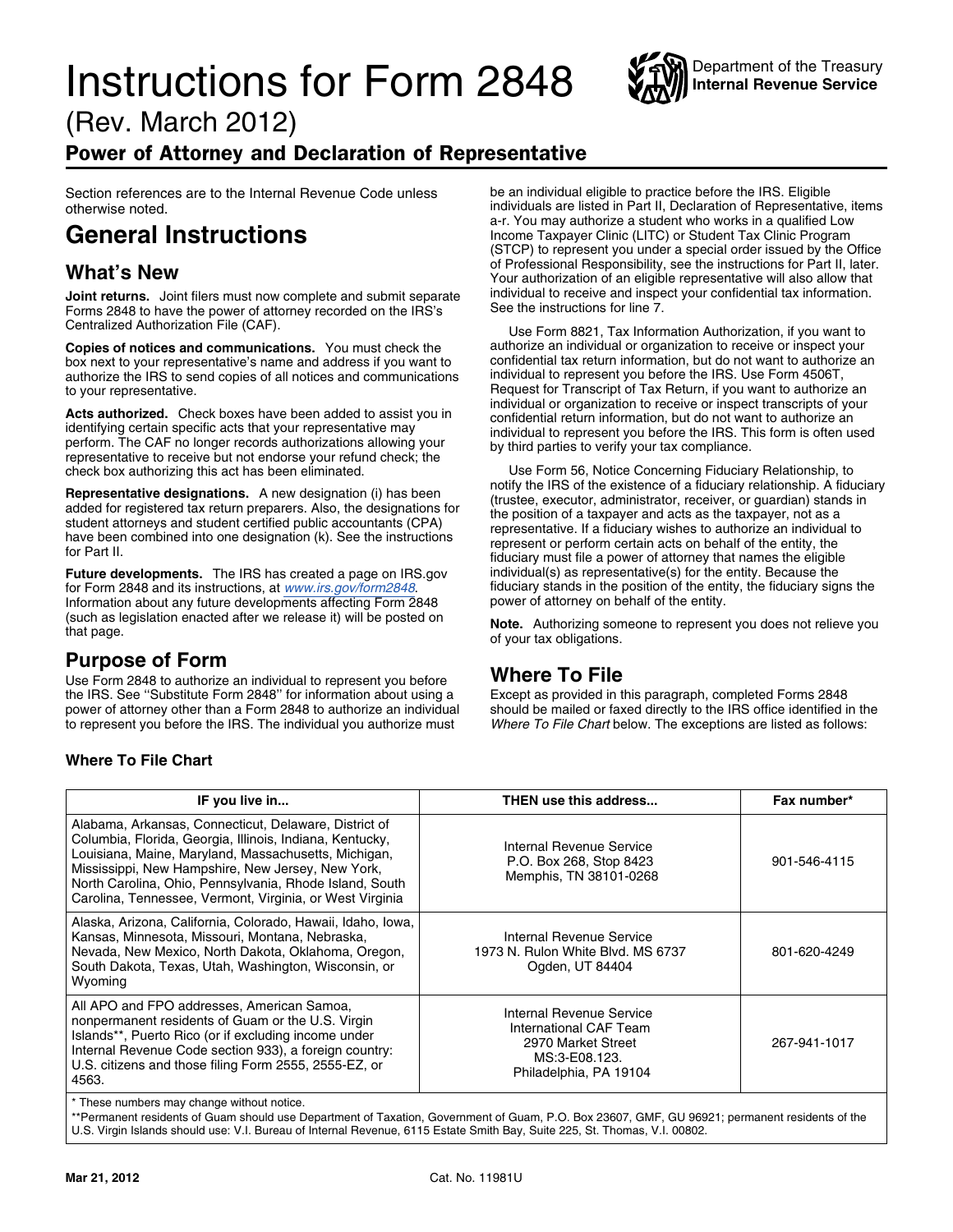• If Form 2848 is for a specific use, mail or fax it to the office If Form 2848 is for a specific use, mail or fax it to the office **Revocation of Power of Attorney/** handling the specific matter. For more information on specific use, see the instructions for line 4. **Withdrawal of Representative**

• Your representative may be able to file Form 2848 electronically via the IRS website. For more information, go to *[IRS.gov](www.irs.gov)* and under the Tax Professionals tab, click on e-services — for Tax Pros. If you complete Form 2848 for electronic signature authorization, do not file Form 2848 with the IRS. Instead, give it to your not file Form 2848 with the IRS. Instead, give it to your *Chart*, or if the power of attorney is for a specific matter, to the IRS representative, who will retain the document. When a power of office handling the matter. representative, who will retain the document. When a power of office handling the matter. If the taxpayer is revoking the power of attorney is mailed or faxed to the IRS using the Where To File attorney, the taxpayer must attorney is mailed or faxed to the IRS using the Where To File attorney, the taxpayer must write "REVOKE" across the top of the<br>Chart, the power of attorney will be recorded on the CAF. Unless first page with a current sig when the power of attorney is revoked or withdrawn earlier, a the representative is withdrawing from the representation, the power of attorney recorded on the CAF generally will be deleted representative must write "WITHDR *To File Chart*. In the case of a power of attorney held by a student of an LITC or an STCP, the CAF record will be deleted 130 days attorney is revoked, list the matters and periods, and must be attorney to the IRS if you want to authorize the same student or the taxpayer is revoking, list the name and address of each another student of an LITC or an STCP to represent you. another student of an LITC or an STCP to represent you.

Except as specified below or in other IRS guidance, this power of attorney authorizes the listed representative(s) to receive and inspect confidential tax information and to perform all acts (that is, **Substitute Form 2848**<br>sign agreements, consents, waivers or other documents) that you

**Note.** The power to sign tax returns only may be granted in limited situations. See instructions to line 5 for more information. **Representative Address Change**

Registered tax return preparers and unenrolled return preparers may only represent taxpayers before revenue agents, customer **Additional Information**<br>service representatives, or similar officers and employees of the **Additional information concerning pra** Service representatives, or similar officers and employees of the<br>
Internal Revenue Service (including the Taxpayer Advocate<br>
Service) during an examination of the taxable period covered by the<br>
tax return they prepared an divided by the Practice before the Internal Revenue Service (Circular 230),<br>preparers and unenrolled return preparers cannot represent<br>taxpayers, regardless of the circumstances requiring<br> $\bullet$  Pub. 216, Conference and Prac representation, before appeals officers, revenue officers, counsel or similar officers or employees of the Internal Revenue Service or the similar officers or employees of the internal Hevenue Service or the<br>Department of Treasury. Registered tax return preparers and<br>unenrolled return preparers cannot execute closing agreements,<br>unenrolled return preparers ca extend the statutory period for tax assessments or collection of tax, execute waivers, execute claims for refund, or sign any document on behalf of a taxpayer. **Specific Instructions**

A registered tax return preparer is an individual who has passed an IRS competency test. A registered tax return preparer may **Part I. Power of Attorney** prepare and sign Form 1040 series tax returns as a paid return preparer. An unenrolled return preparer is an individual other than<br>an attorney, CPA, enrolled agent, enrolled retirement plan agent,<br>enrolled actuary, or registered tax return preparer who prepares<br>and signs a taxpayer's

preparer does not meet the requirements for limited representation, post office box. Do not use your representative's address or post you may authorize the unenrolled return preparer to inspect and/or office box for your o receive your taxpayer information, by filing Form 8821. Completing the Form 8821 will not authorize the unenrolled return preparer to the Form 8821 will not authorize the unenrolled return preparer to authorizing the listed representative(s) to represent you include<br>vour individual and business tax matters, including employment

If you want to revoke an existing power of attorney and do not want to name a new representative, or if a representative wants to withdraw from representation, mail or fax a copy of the previously executed power of attorney to the IRS, using the Where To File *Chart*, the power of attorney will be recorded on the CAF. Unless first page with a current signature and date below this annotation. If when the power of attorney is revoked or withdrawn earlier, a the representative is representative must write "WITHDRAW" across the top of the first from the CAF seven years after it is first recorded. However, you page with a current signature and date below this annotation. If you do not have a copy of the power of attorney you want to revoke or by resubmitting the power of attorney to the IRS using the *Where* withdraw, send a statement to the IRS. The statement of revocation To File Chart. In the case of a power of attorney held by a student or withdrawal must i after it is received and you generally must submit a new power of signed and dated by the taxpayer or representative as applicable. If attorney to the IRS if you want to authorize the same student or the taxpayer is revoki taxpayer is completely revoking authority, the form should state<br>"remove all years/periods" instead of listing the specific tax matter, **Authority Granted**<br>
Except as specified below or in other IRS guidance, this power of TIN, and address (if known) of the taxpayer.

sign agreements, consents, waivers or other documents) that you<br>can perform with respect to matters described in the power of<br>attorney. However, this authorization, does not include the power to<br>receive a check issued in c

If the representative's address has changed, a new Form 2848 is **Special rules for registered tax return preparers** not required. The representative can send a written notification that<br>
and unenrolled return preparers the propose the location where the Form 2848 was filed.

If a registered tax return preparer or an unenrolled return identification number (EIN), if applicable, and your street address or office box for your own. If you file a tax return that includes a sole proprietorship business (Schedule C) and the matters that you are your individual and business tax matters, including employment tax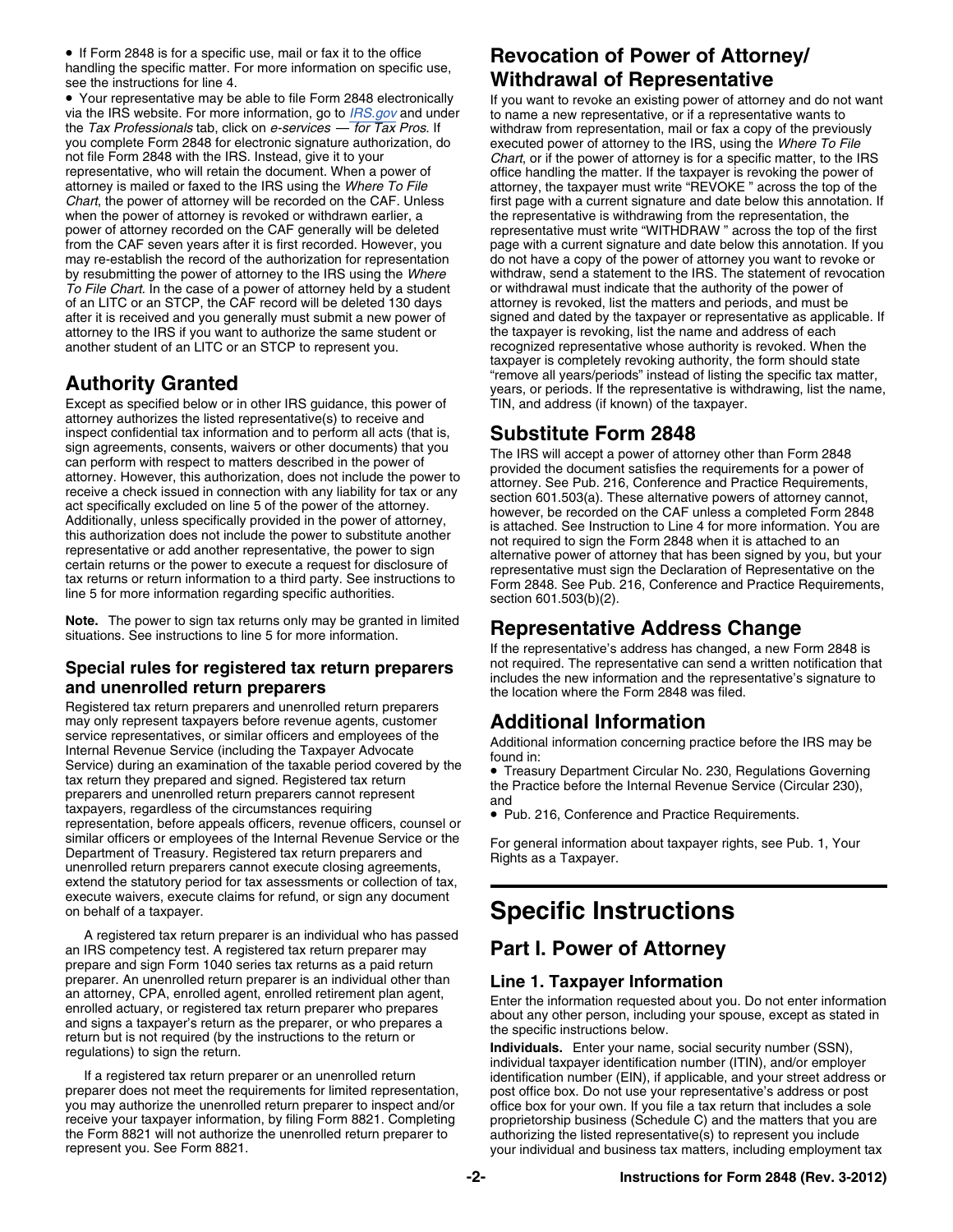liabilities, enter both your SSN (or ITIN) and your business EIN as **Note.** Representatives will not receive forms, publications, and your taxpayer identification numbers. If you, your spouse, or former other related materials with the notices.

spouse are submitting powers of attorney to the CAF in connection<br>with a joint return that you filed, you must submit separate Forms<br>2848 even if you are authorizing the same representative(s) to<br>represent you.<br>**Corporatio** 

Trust. Enter the name, title, and address of the trustee, and the or a hyphen) 2010. For example, "2008 thru 2010" or "2nd 2009

**Deceased Individual.** For Form 1040: Enter the name and SSN (or ITIN) of the decedent as well as the name, title, and address of years," "All periods," or "All taxes." Any power of attorney with a<br>the decedent's executor or personal representative.<br>

the decedent's executor or personal representative.<br> **Estate.** Enter the name of the decedent as well as the name, title,<br>
and address of the decedent's executor or personal representative.<br>
For Forms 706: Enter the decede For Forms 706: Enter the decedent's SSN (or ITIN) for the taxpayer identification number. For all other IRS forms: Enter the estate's periods that have already ended as of the date you sign the power<br>EIN for the taxpayer identification number, or, if the estate does not of attorney. Howev EIN for the taxpayer identification number, or, if the estate does not have an EIN, enter the decedent's SSN (or ITIN).

telephone number, or fax number is new since a CAF number was Forms 1040. Margaret is authorized to represent Joann with assigned. The set of the accuracy-related penalty that the revenue agent is

indicate that you want original and other written correspondence to to represent her in connection with his Forms 941 and W-2 for<br>be sent to you and a copy to the indicated representative(s), You 2010, John is authorized t be sent to you and a copy to the indicated representative(s). You <sup>2010,</sup> John is authorized to represent in connection with the fail<br>must check the box next to a representative's name and address if to file Forms W-2 pena must check the box next to a representative's name and address if the Forms W-2 penalty that the revenue agent is considering vou want to authorizes John to receive copies of all imposing for 2010. However, if Diana only a you want to authorize this representative to receive copies of all imposing for 2010. However, if Diana only authorizes John to<br>notices and communications sent to you by the IRS If you do not represent her in connection wi notices and communications sent to you by the IRS. If you do not represent her in connection with her Form 1040 for 2010, he is not check authorized to represent her when the revenue agent proposes to vant any notices sent want any notices sent to your representative(s) then do not check authorized to represent her when the revenue agent proposes to<br>the box. By checking this box you are not changing your last known impose a trust fund recove the box. By checking this box you are not changing your last known impose a trust fund recovery penalty against her in connection with<br>address with the IBS. To change your last known address use the employment taxes owed b address with the IRS. To change your last known address, use Form 8822 for your home address and use Form 8822-B to change *How to complete line 3.* If you are authorizing this your business address. Both forms are available at *[IRS.gov](www.irs.gov)*. Also, representative to represent you *only with respect to penalties and*<br>by checking this box, you are replacing any prior designation of a *interest* due on by checking this box, you are replacing any prior designation of a different representative to receive copies of written correspondence description of matter column and the year(s) to which the penalty related to the matters designated on line 3. applies in the year(s) or period(s) column. Enter "Not Applicable" in

its own Form 2848 for returns that must be filed separately from the<br>
consolidated return, such as Form 720, Quarterly Federal Excise<br>
Tax Return, Form 940, Employer's Annual Federal Unemployment<br>
(FUTA) Tax Return, and Fo name and EIN of the trust.<br>3rd 2010." For fiscal years, enter the ending year and month, using<br>3rd 2010." For fiscal years, enter the ending year and provided the YYYYMM format. Do not use a general reference such as "All

future tax periods that end no later than 3 years after the date the power of attorney is received by the IRS. The 3 future periods are Gifts. Enter the name, address, and SSN (or ITIN) of the donor.<br> **Employee plan.** Enter the name, address, and EIN or SSN of the<br>
plan sponsor. Also, enter the three-digit plan number. If the plan's<br>
trust is under examina

**Line 2. Representative (s)**<br>
Enter your representative significant in the matter is not a tax matter, or if the tax form number, or<br>
Enlighte to practice before the IRS may be named as<br>
representative significance and sub

Check the appropriate box to indicate if either the address, the IRS in connection with the examination of her 2009 and 2010 Check the box on the line for up to two representatives to proposing for the 2009 tax year. Similarly, if Diana authorizes John<br>icate that you want original and other written correspondence to be represent her in connectio

### **Instructions for Form 2848 (Rev. 3-2012) -3-**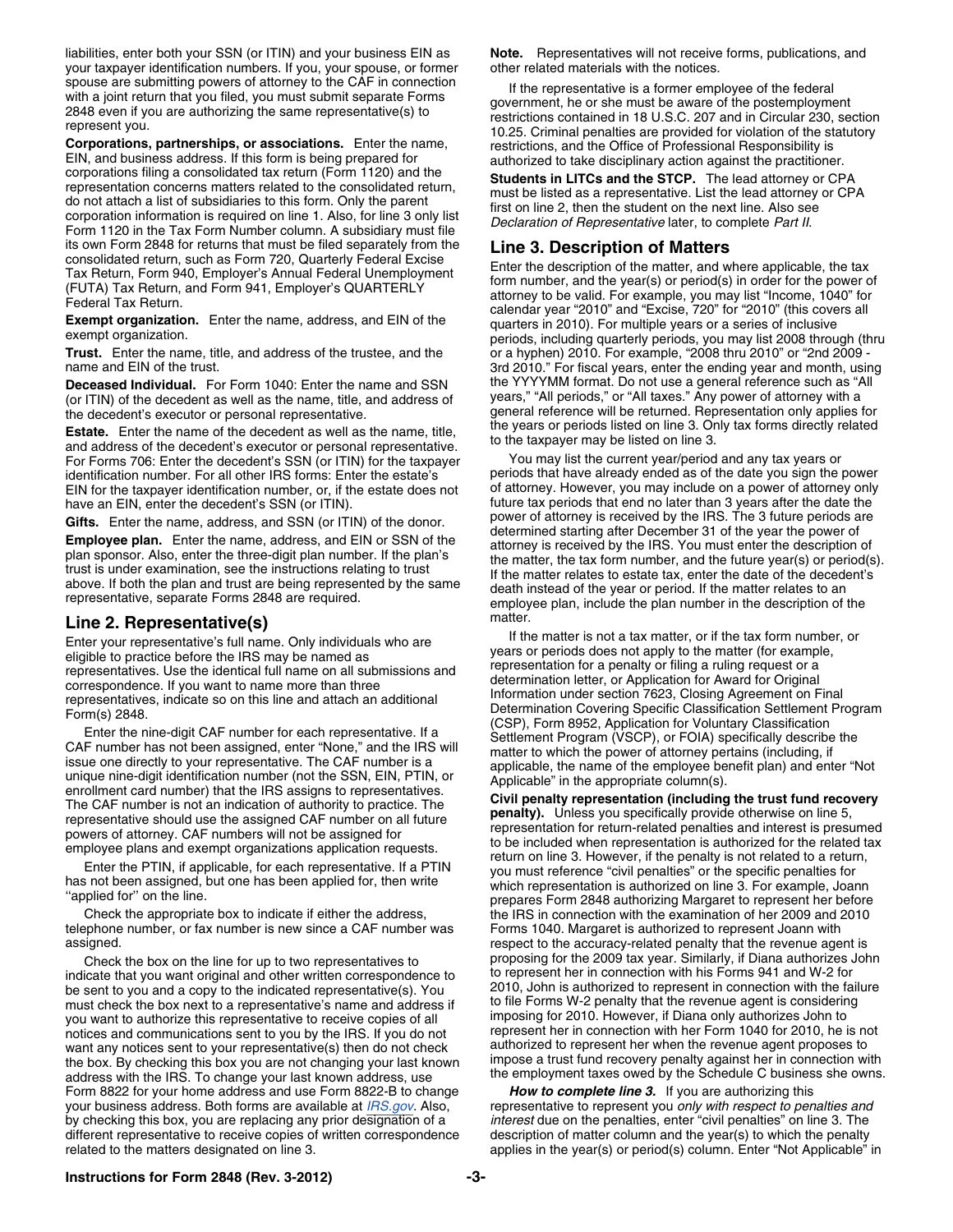the tax form number column. You do not have to enter the specific attorney is being filed pursuant to Treasury regulations section

Generally, the IRS records powers of attorney on the CAF system. The CAF system is a computer file system containing information regarding the authority of individuals appointed under powers of 2. Check the box on line 4. attorney. The system gives IRS personnel quicker access to 3. Wri attorney. The system gives IRS personnel quicker access to<br>
authorization information without requesting the original document<br>
from the taxpayer or representative. However, a specific-use power<br>
of attorney is a one-time

- 
- 

- 
- Circular 230 Disciplinary Investigations and Proceedings,
- Requests to change accounting methods or periods,

• Applications for recognition of exemption under sections for Formulaunder 501(a), or 521 (Forms 1023, 1024, or 1028),<br>● Request for a determination of the qualified status of an

• Voluntary submissions under the Employee Plans Compliance Preflormed by the Resolution System (EPCRS), and • Resolution System (EPCRS), and • Resolution System (EPCRS), and • Resolution System (EPCRS), and • Resolution

Check the box on line 4 if the power of attorney is for a use that<br>will not be listed on the CAF. If the box on line 4 is checked, the<br>representative should mail or fax the power of attorney to the IRS<br>representative adjus Filing a request for administrative adjustment on behalf of the<br>
representative should mail or fax the power of attorney to the IRS<br>
office handling the matter. Otherwise, the representative should<br>
bring a copy of the pow

perform. Check the box for the acts authorized that you intend to system for the same matter. If this power of attorney is for a s<br>authorize or specifically not authorize your representative to use or is not filed on the C authorize or specifically not authorize your representative to perform on your behalf. In the space provided, describe any revoke an earlier power of attorney that is on file with the same

law for filing the return, or

authorizing your representative to sign your income tax return and However, see Tax matters partner, earlier. For dissolved<br>include the following statement on the line provided: "This power of partnerships, see 26 CFR 601. include the following statement on the line provided: "This power of

penalty.<br>**1.6012-1(a)(5), which requires a power of attorney to be attached to penalties related to an** a return if a return is signed by an agent by reason of *[enter the*<br>**Note** If the taxpayer is subject to penalties r **Note.** If the taxpayer is subject to penalties related to an a return if a return is signed by an agent by reason of *lenter the*<br>individual retirement account (IRA) (for example, a penalty for *specific reason listed und* 

**Line 4. Specific Uses Not Recorded on CAF** *Authorizing an agent.* To authorize an agent you must do all Generally, the IRS records powers of attorney on the CAF system. *Authorizing an agent.* To authorize an agent y

- 
- 
- 

Requests for a private letter ruling or technical advice,<br>Requests for a private letter ruling or technical advice,<br>Applications for an EIN,<br>Applications for an EIN, Applications for an EIN,<br>Claims filed on Form 843, Claim for Refund and Request for<br>Claims filed on Form 8453. If you Colaim file discussed in the instructions for Form 843. If you and Republican and Republican for the instructions for Form 8433. If you<br>Abatement, form 2848 should be attached to your return, Form 2848 should be attached t See the instructions for line 7 for more information on signatures.<br>The agent does not complete Part II of Form 2848.

|                                 | <b>Other.</b> List any other acts you want your representative to be |
|---------------------------------|----------------------------------------------------------------------|
| able to perform on your behalf. |                                                                      |

Examployee benefit plan (Forms 5300, 5307, 5316, or 5310),<br>
Proposed benefit plan (Forms 5300, 5307, 5316, or 5310),<br>
Proposed benefit plan (Forms 5300, 5307, 5316, or 5310),<br>
Proposed benefit plan (Forms 5300, 5307, 5316 Application for Award for Original Information under section behalf of the partnership. The following are examples of acts 7623,<br>• Voluntary submissions under the Employee Plans Compliance **•** • • • • • • • • • • • • • • •

• Binding nonnotice partners to a settlement agreement under

## of attorney recorded on the CAF or provided to the IRS in **Line 6. Retention/Revocation of Prior Power(s)** connection with an unrelated specific matter. **of Attorney**

**Line 5. Acts Authorized** If this power of attorney is filed on the CAF system, it generally will Use line 5 to modify the acts that your named representative(s) can revoke any earlier power of attorney previously recorded on the perform. Check the box for the acts authorized that you intend to system for the same matt specific additions or deletions.<br>Substituting or adding a representative Your representative provided the IRS's Office of Chief Counsel with a power of attorney Substituting or adding a representative . Your representative provided the IRS's Office of Chief Counsel with a power of attorney<br>cannot substitute or add another representative without your written<br>several months later yo

specifically delegated to the representative on line 5.<br> **Authority to sign your return.** Treasury regulations section<br>
1.6012-1(a)(5) permits another person to sign a return for you only<br>
in the following circumstances:<br>

Rico), for a period of at least 60 days prior to the date required by **Corporations or associations.** An officer having authority to bind the taxpayer must sign.

(c) Specific permission is requested of and granted by the IRS for<br>
other good cause.<br>
Authority to sign your income tax return may be granted to (1) your<br>
authorized to act in the name of the partnership. A partner is<br>
a 2848, the TMP is authorized to act in the name of the partnership.